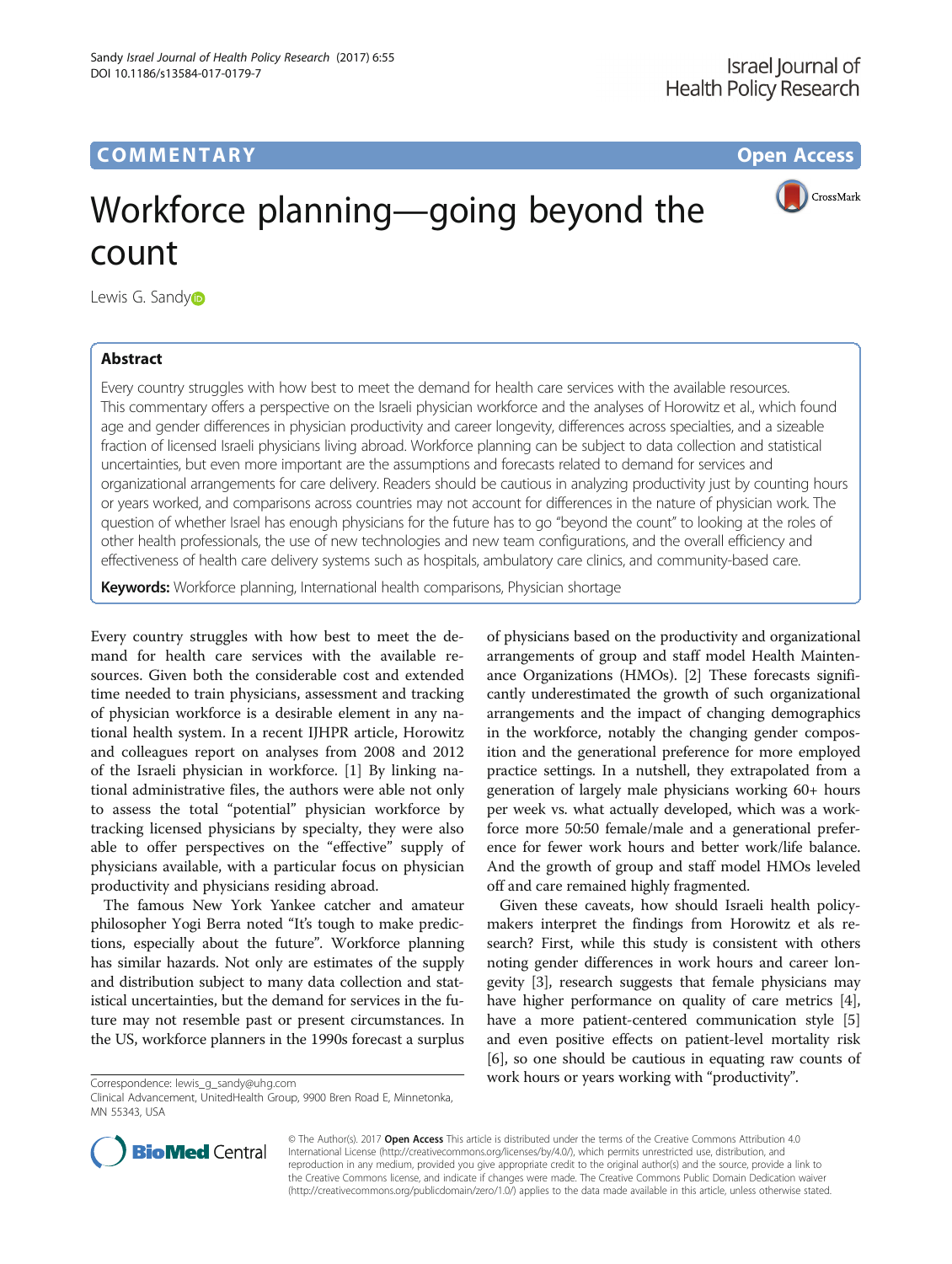Second, international comparisons of work hours should be interpreted with caution when the nature of the work across health systems may not be comparable. For example, the authors note that almost a quarter of US doctors work 61 h or more vs. 15% of Israeli doctors. Not accounted for in this comparison is the dramatically higher workload of US physicians devoted to administrative tasks related to billing and insurance and complex electronic health record systems [\[7](#page-2-0)].

Third, from a US perspective, it is notable that there are a fairly large proportion of licensed physicians practicing abroad. If this proportion remains stable and this cohort is seeking advanced training to bring back to Israel, then this (as the authors suggest) does not indicate a "brain drain", but rather an investment in the future. However, if the proportion begins rising or evidence suggests a significant proportion of Israeli physicians are intending to emigrate after their training, those would be concerning trends. In either case, Israeli policymakers could benefit from better data on both supply of physicians and their competence in practice. In the US, periodic licensure requirements and associated surveys from some state licensing boards provide very granular data on physician supply, new regulations on health plans for provider directory data accuracy, and requirements by specialty Boards for ongoing Maintenance of Certification (MOC) provide a view of competence that is complementary to the use of quality metrics by hospitals and insurers. Serious consideration should be given to the development of similar databases in Israel.

The most important question of course in any workforce analysis is whether the health system had "enough" physicians. This study suggests that the Israeli physician workforce in aggregate is aging, and there are some specialties at greater risk for future shortages. The authors note that while these trends are concerning, there are strategies to address them, including expanding the use of multidisciplinary teams and expanding the pool of health professionals such as nurse practitioners (a relatively new field in Israel) [[8, 9\]](#page-2-0). In both the US and Israel, innovations in health professions workforce and training hold great promise [\[10, 11](#page-2-0)]. Interprofessional Education and Practice (IPE/IPP) is a growing force in the US, and some states in the US are exploring an even wider range of health professional roles. Examples include programs to expand the role of pharmacists to help patients manage chronic diseases such as diabetes, leveraging the skills of Emergency Medical Technicians (EMTs) in community health assessment and management, and using lay Community Health Workers (CHWs) as active participants in health care teams.

Most health care delivery systems have far less "output" than what should be delivered given the resources available. Everything from poor scheduling systems to patient no-shows to bottlenecks in referrals—all conspire to degrade the overall system's output, responsiveness and quality performance. In the US, operations research practices and management systems such as Lean (otherwise known as the Toyota Production System) [[12\]](#page-2-0) have been shown to dramatically improve performance, and one study in the US quantified how much primary care capacity could be improved through such techniques [[13\]](#page-2-0). The Israeli health care system relies heavily on primary care, but is also wrestling with access to specialists and choice of physician. Addressing these issues will be important not only for the further evolution of the Israeli healthcare system, but also will have implications for the future workforce planning.

## Conclusion

This study adds new information for Israeli policymakers as they assess current and future medical education and workforce policy. Future studies should not only look at the numbers of physicians, but also at how they are deployed, how efficient the care delivery systems they work in are, and whether both process improvement and new technologies such as telehealth can get more out of the available workforce. These innovations, along with high performing teams, can deliver more care to individuals and populations. Also, team-based care can lead to higher professional satisfaction and less burnout. If newly-trained physicians can learn their craft as part of a highperforming team in a well-organized care system, then they will become maximally productive earlier and for longer. And if experienced physicians can leverage their local team and the broader delivery system to work a few more years vs. retiring early, that too can often be a win for the physician, the patient and the system. So while counting is important, so is going beyond the count.

#### Abbreviations

CHW: Community health worker; EMT: Emergency Medical Technician; HMO: Health Maintenance Organization; IPE: Interprofessional education; IPP: Interprofessional practice; MOC: Maintenance of certification

#### Acknowledgements

None.

### Funding

None.

## Availability of data and materials

Not applicable.

#### Authors' information

The author is a general internist and EVP at UnitedHealth Group, a diversified health and well-being company. He is a former EVP of the Robert Wood Johnson Foundation, and a Senior Fellow of the University of Minnesota School of Public Health, Department of Health Policy and Management.

Ethics approval and consent to participate Not applicable.

#### Consent for publication

Not applicable.